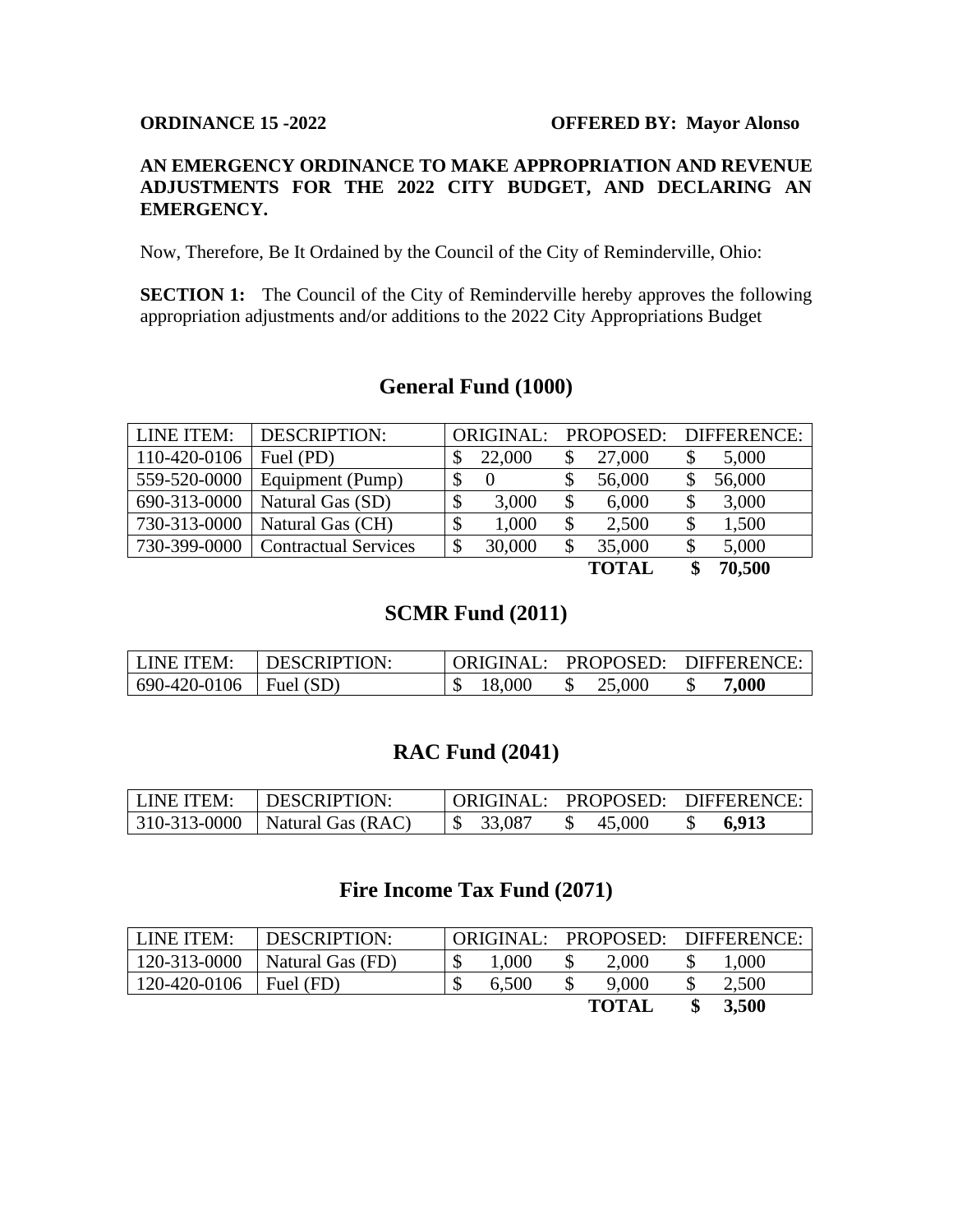### **Reminderville JEDD Fund (2073)**

| LINE ITEM:   | DESCRIPTION:         |        |              | ORIGINAL: PROPOSED: DIFFERENCE: |
|--------------|----------------------|--------|--------------|---------------------------------|
| 730-352-0000 | Insurance Policy     | 42,000 | 47,000       | 5,000                           |
| 730-399-0000 | Contractual (Nerone) | 10,000 | 20,000       | 10,000                          |
|              |                      |        | <b>TOTAL</b> | 15,000                          |

### **OPWC Debt Service Fund (3901)**

| LINE ITEM:   | <b>DESCRIPTION:</b>   | ORIGINAL: | PROPOSED:    | DIFFERENCE: |
|--------------|-----------------------|-----------|--------------|-------------|
| 850-710-0000 | <b>OPWC</b> Principal | 39,600    | 45.970       | 6,370       |
| 850-720-0000 | <b>OPWC</b> Interest  |           | 630          | 630         |
|              |                       |           | <b>TOTAL</b> | 7,000       |

#### **Revenues/Tax Budget**

| FUND: | DESCRIPTION:                              |        | ORIGINAL: PROPOSED: DIFFERENCE: |
|-------|-------------------------------------------|--------|---------------------------------|
|       | $\mid$ 3901-931-0000 $\mid$ XFER for OPWC | 46,230 | 46,230                          |

**SECTION 2:** All policies, Ordinances or Resolutions or parts of policies, Ordinances or Resolutions in conflict with this Ordinance are hereby repealed. All policies, Ordinances or Resolutions or parts of policies, Ordinances or Resolutions not in conflict with this Ordinance shall remain in full force and effect.

**SECTION 3:** This Ordinance is hereby declared to be an emergency measure necessary for the immediate preservation of the health, safety, and welfare of the citizens of the City of Reminderville, Ohio for the reason that these appropriations are needed to meet purchasing requirements of the remainder of the year.

**SECTION 4:** That this Resolution shall take effect and be in force from and after the earliest period allowed by law.

Passed:

Sam Alonso, Mayor

\_\_\_\_\_\_\_\_\_\_\_\_\_\_\_\_\_\_\_\_\_\_\_\_\_\_\_\_\_